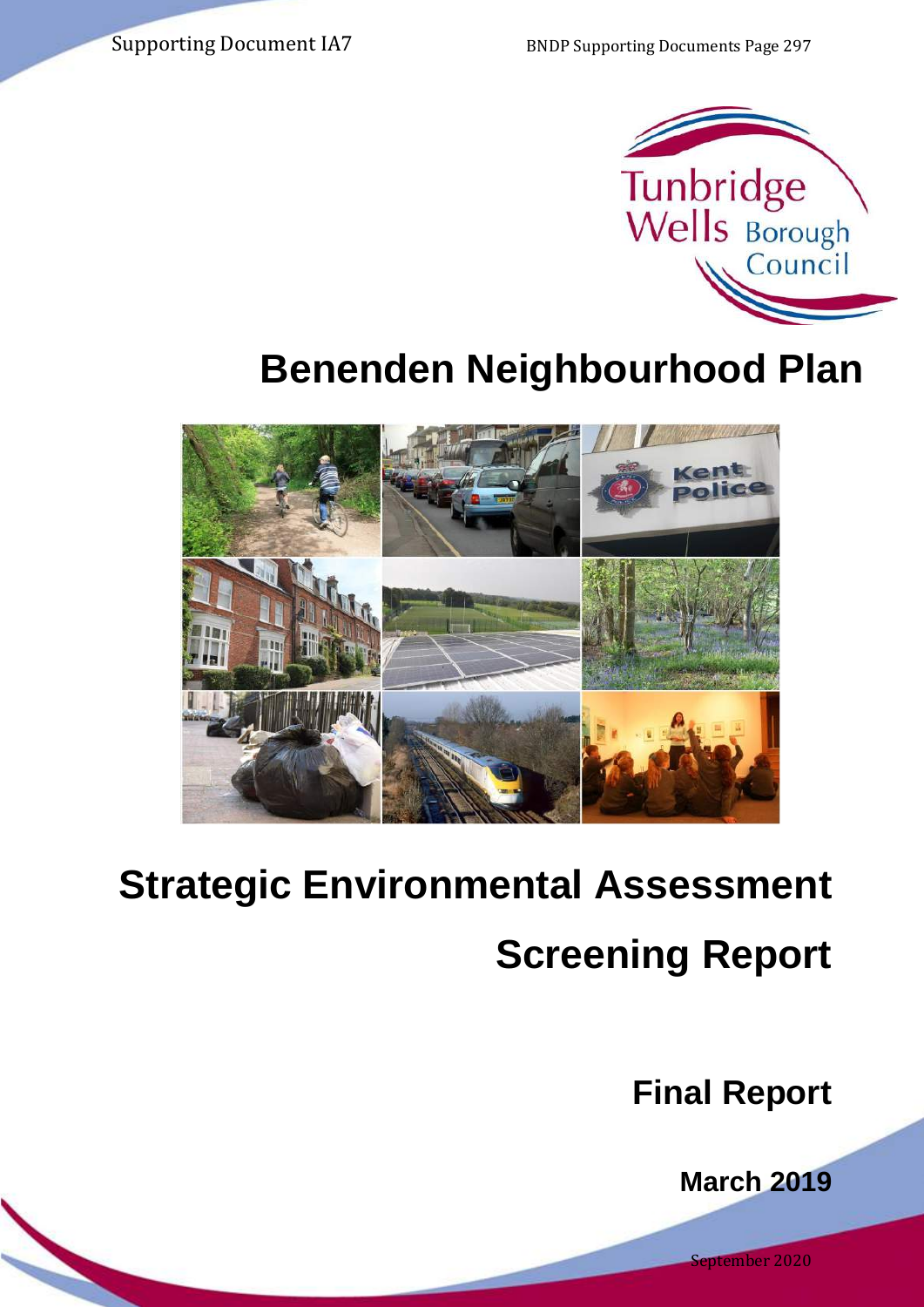# **Contents**

Appendix A Response from Statutory Consultees and the consulter of the Separate Separate Separate Separate Separate Separate Separate Separate Separate Separate Separate Separate Separate Separate Separate Separate Separat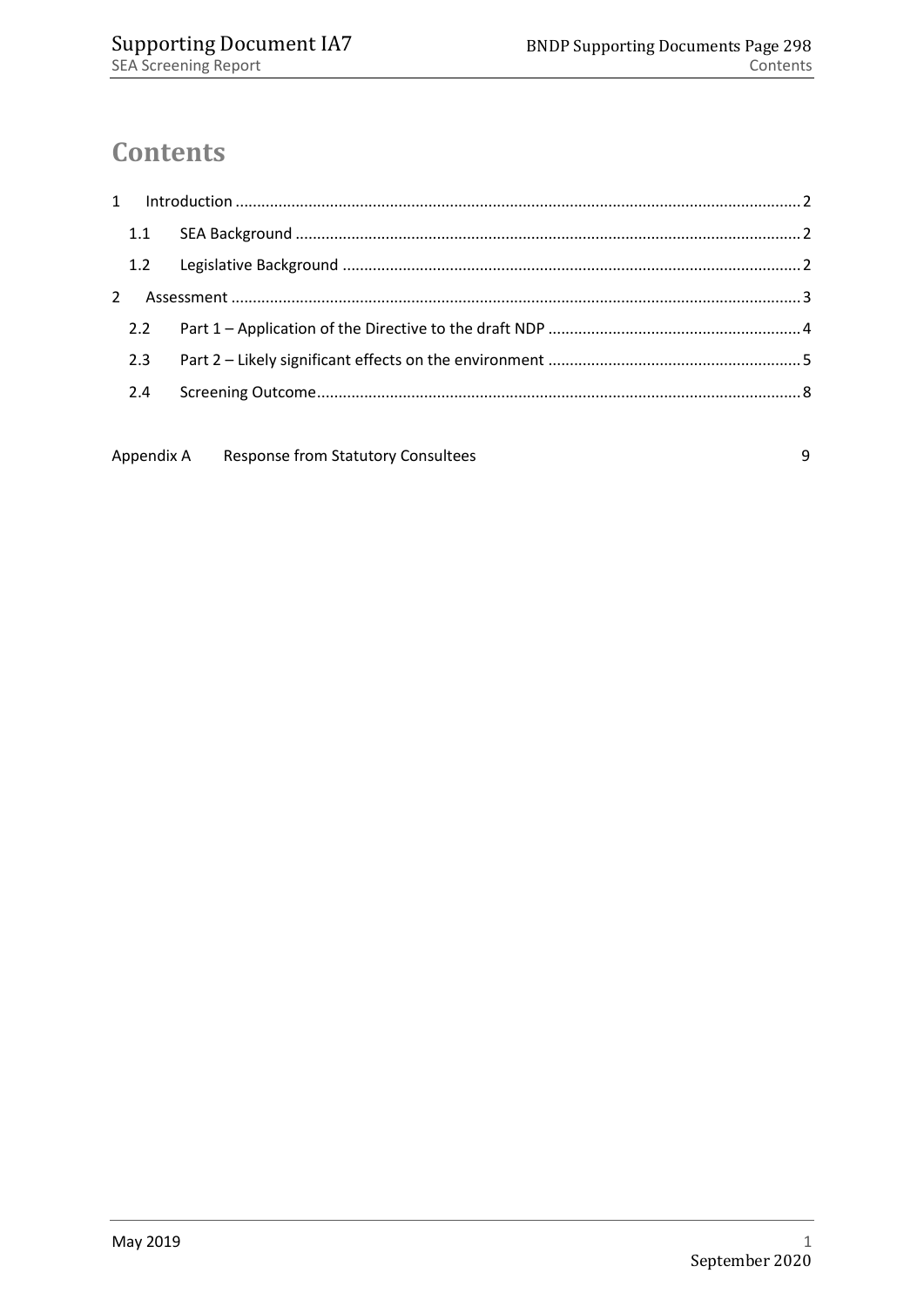# <span id="page-2-0"></span>**1 Introduction**

## <span id="page-2-1"></span>**1.1 SEA Background**

- 1.1.1 This screening report is designed to determine whether or not the contents of the draft Benenden Neighbourhood Development Plan (NDP) requires a Strategic Environmental Assessment (SEA) in accordance with the European Directive 2001/42/EC and associated Environmental Assessment of Plans and Programmes Regulations 2004.
- 1.1.2 The vision of the Benenden NDP is as follows:

"*The Parish of Benenden in 2035 will be a thriving, peaceful and rural place to live, work and rest. Its village feel and historic beauty will have been preserved through sympathetic and managed growth. We will have retained our existing major employers. Farming and other small businesses will be encouraged. Everyone will be offered the chance to be part of an inclusive and vibrant community*".

1.1.3 The legislative background set out below outlines the regulations that require the need for this screening exercise. Section 3 provides a screening assessment of the likely significant environmental effects of the draft plan and the need for a full SEA.

# <span id="page-2-2"></span>**1.2 Legislative Background**

- 1.2.1 The basis for Strategic Environmental Assessments and Sustainability Appraisal legislation is European Directive 2001/42/EC and was transposed into English law by the Environmental Assessment of Plans and Programmes Regulations 2004, or SEA Regulations.
- 1.2.2 This report focuses on screening for SEA and the criteria for establishing whether a full assessment is needed.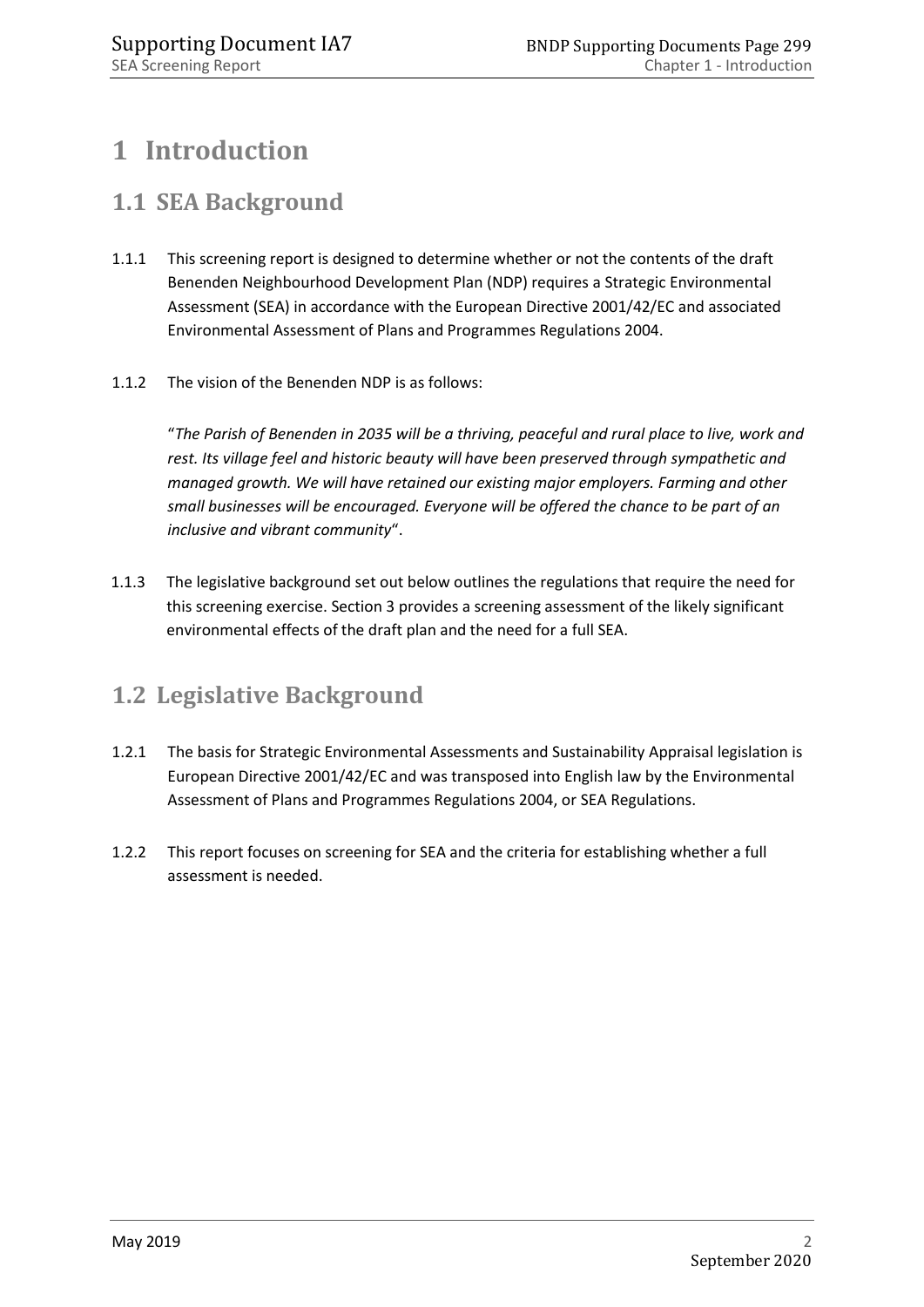# <span id="page-3-0"></span>**2 Assessment**

- 2.1.1 The diagram below illustrates the process for screening a planning document to ascertain whether a full SEA is required.
- 2.1.2 The ODPM publication "A Practical Guide to the Strategic Environmental Assessment Directive" (2005) sets out the approach to be taken in order to determine whether SEA is required.



Figure 1: Application of the SEA Directive to plans and programmes (from "A Practical Guide to the Strategic Environmental Assessment Directive")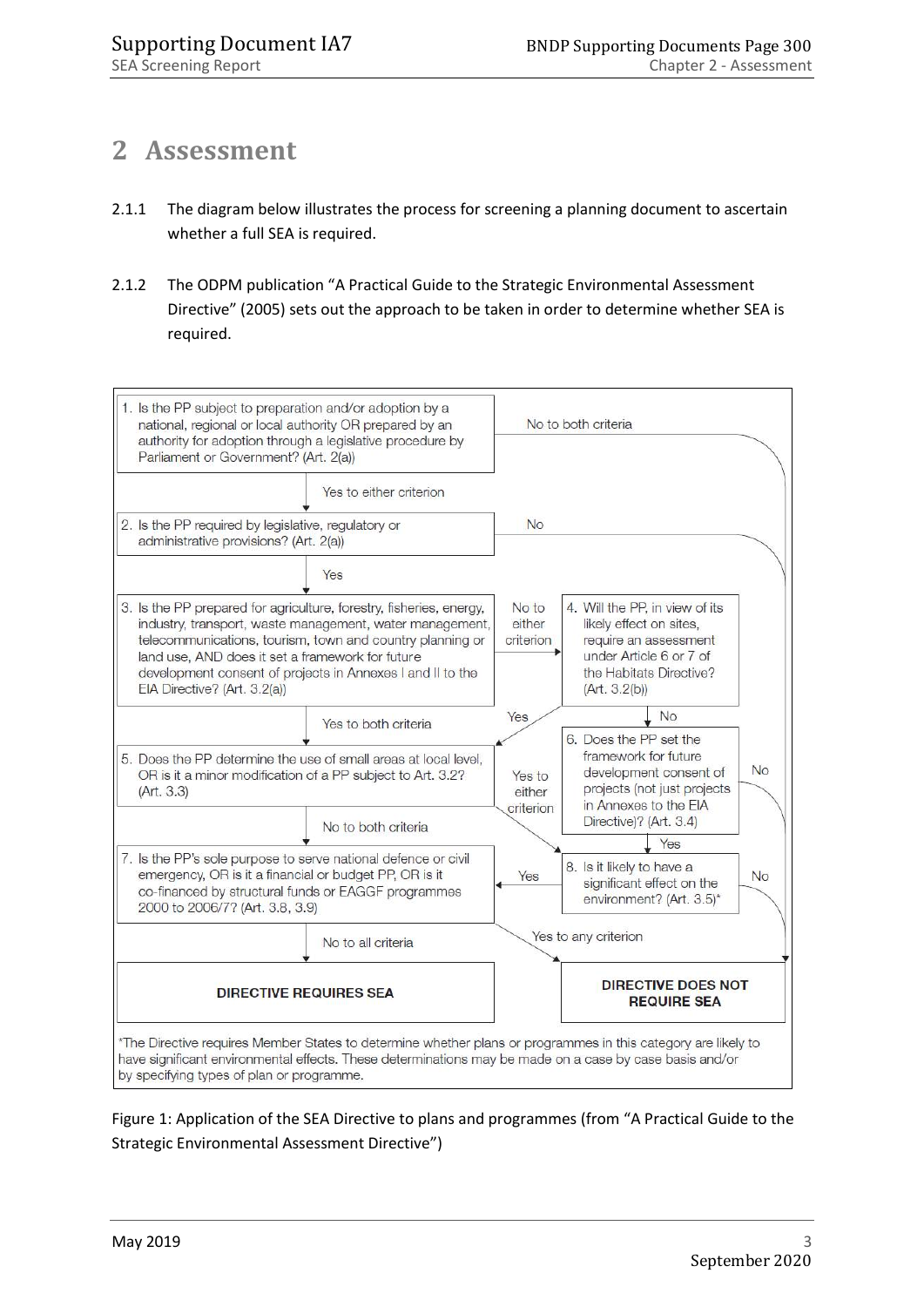2.1.3 This assessment is therefore split into two parts. Part 1 runs the draft plan through the questions outlined in the diagram above and includes commentary of whether the need for SEA is triggered. Part 2 further assesses stage 8, on whether there is a likely significant impact. The screening opinion takes a 'precautionary approach' and when it is unclear as to how the Directive may be applied it is assumed that there are possible likely significant effects.

# <span id="page-4-0"></span>**2.2 Part 1 – Application of the Directive to the draft NDP**

| <b>Stage</b>   |                                                                                                                                                                                                                                                                                                                                                   |                       | <b>Justification</b>                                                                                                                                                                                                                                                                                                                                                                 |
|----------------|---------------------------------------------------------------------------------------------------------------------------------------------------------------------------------------------------------------------------------------------------------------------------------------------------------------------------------------------------|-----------------------|--------------------------------------------------------------------------------------------------------------------------------------------------------------------------------------------------------------------------------------------------------------------------------------------------------------------------------------------------------------------------------------|
| $\mathbf{1}$   | Is the P/P (plan or programme) subject to<br>preparation and/or adoption by a national,<br>regional or local authority OR prepared by<br>an authority for adoption through a<br>legislative procedure by Parliament or<br>Government? (Art. 2(a))                                                                                                 | Y                     | NDPs are prepared by parish councils<br>under the provision of the Town and<br>Country Planning Act 1990 as<br>amended by the Localism act 2011.<br><b>GO TO STAGE 2</b>                                                                                                                                                                                                             |
| $\overline{2}$ | Is the P/P required by legislative, regulatory<br>or administrative provisions? (Art. 2(a))                                                                                                                                                                                                                                                       | Υ                     | It is not a requirement for a parish to<br>produce a NDP. However, once<br>"made" the plan forms part of the<br>statutory Development Plan and will<br>be used when making decision on<br>planning applications.<br><b>GO TO STAGE 3</b>                                                                                                                                             |
| 3              | Is the P/P prepared for agriculture, forestry,<br>fisheries, energy, industry, transport, waste<br>management, water management,<br>telecommunications, tourism, town and<br>country planning or land use, AND does it set<br>a framework for future development<br>consent of projects in Annexes I and II to the<br>EIA Directive? (Art 3.2(a)) | Υ                     | The NDP is being prepared for town<br>and country planning and land use.<br>The NDP supports planning<br>applications for relatively small-scale<br>housing developments on specific<br>sites. It also contains a general<br>framework for all future development<br>consent and thus projects which could<br>be listed in Annex II of the EIA<br>Directive.<br><b>GO TO STAGE 5</b> |
| $\overline{4}$ | Will the P/P, in view of its likely effects on<br>sites require an assessment under Article 6<br>or 7 of the Habitats Directive? (Art. 3.2(b))                                                                                                                                                                                                    | <b>NOT APPLICABLE</b> |                                                                                                                                                                                                                                                                                                                                                                                      |
| 5              | Does the P/P determine the use of small<br>areas at local level, OR is it a minor<br>modification of a PP subject to Art. 3.2? (Art.<br>3.3)                                                                                                                                                                                                      | Υ                     | The NDP does allocate land for a<br>specific purpose and does show<br>preference for the type and form of<br>development at local level.<br><b>GO TO STAGE 8</b>                                                                                                                                                                                                                     |

Table 1. Establishing the need for SEA by following the flowchart in Figure 1.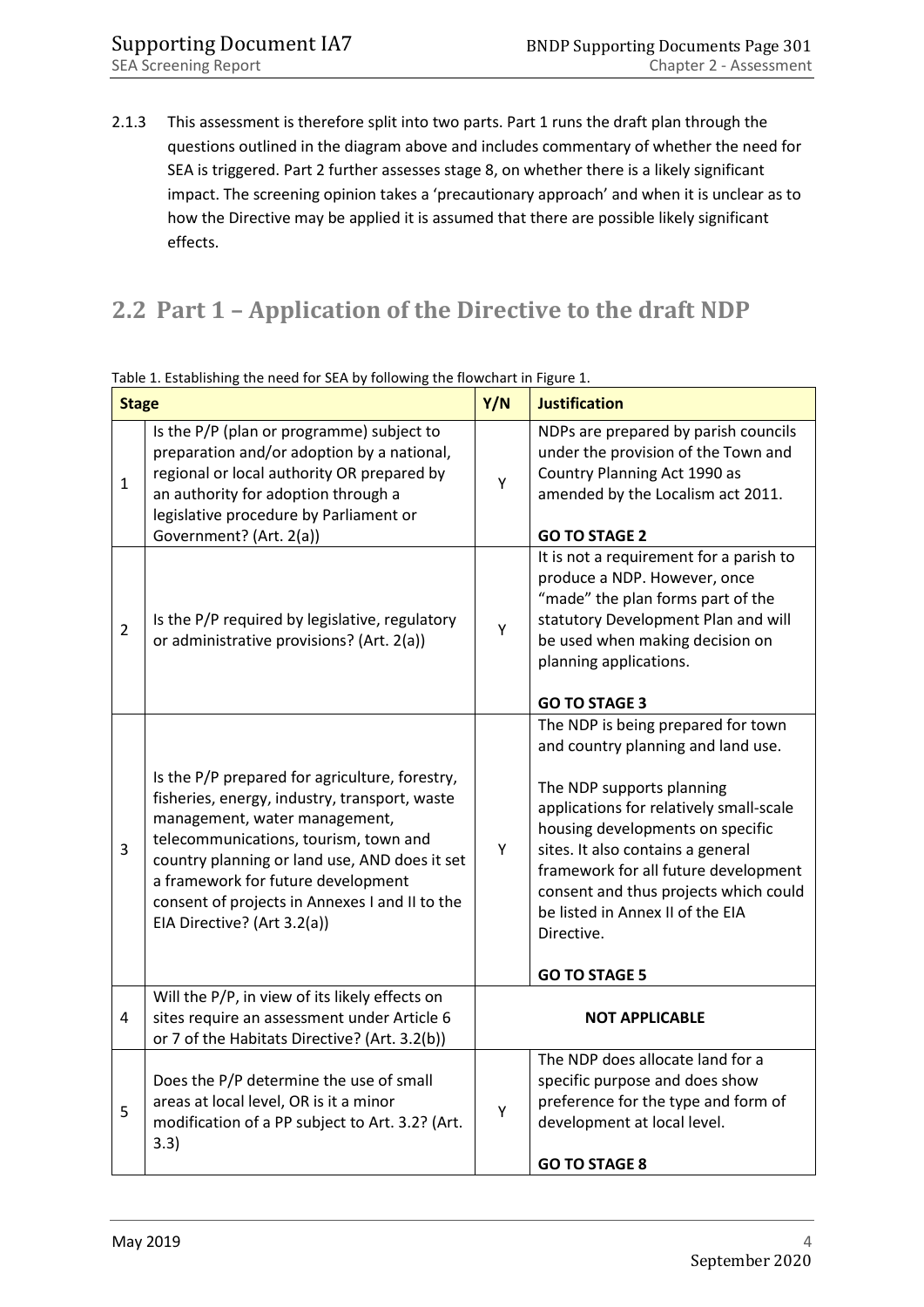| <b>Stage</b> |                                                                                                                                                                                                                        | Y/N                   | <b>Justification</b>  |
|--------------|------------------------------------------------------------------------------------------------------------------------------------------------------------------------------------------------------------------------|-----------------------|-----------------------|
| 6            | Does the P/P set the framework for future<br>development consent of projects (not just<br>projects in annexes to the EIA Directive)?<br>(Art 3.4)                                                                      | <b>NOT APPLICABLE</b> |                       |
| 7            | Is the P/P's sole purpose to serve the<br>national defence or civil emergency, OR is it<br>a financial or budget PP, OR is it co-financed<br>by structural funds or EAGGF programmes<br>2000 to 2006/7? (Art 3.8, 3.9) |                       | <b>NOT APPLICABLE</b> |
| 8            | Is the P/P likely to have a significant effect<br>on the environment? (Art. 3.5)                                                                                                                                       | N                     | <b>SEE TABLE 2</b>    |

# <span id="page-5-0"></span>**2.3 Part 2 – Likely significant effects on the environment**

2.3.1 Criteria for determining the likely significance of effects referred to in Article 3(5) of Directive 2001/42/EC are set out below, together with a commentary on whether the draft NDP would trigger the need for a full assessment.

| <b>SEA Directive Criteria</b> |                                                                                                                                                                                                                   | <b>LSE</b><br>Y/N | <b>Justification</b>                                                                                                                                                                                    |  |
|-------------------------------|-------------------------------------------------------------------------------------------------------------------------------------------------------------------------------------------------------------------|-------------------|---------------------------------------------------------------------------------------------------------------------------------------------------------------------------------------------------------|--|
|                               | 1. The Characteristics of Plans and Programmes, having regard, in particular, to:                                                                                                                                 |                   |                                                                                                                                                                                                         |  |
| a)                            | The degree to which the plan or<br>programme sets a framework for<br>projects and other activities, either with<br>regard to the location, nature, size and<br>operating conditions or by allocating<br>resources | Υ                 | It is the intention of the NDP to allocate<br>green field and brownfield land for housing<br>development including sites of<br>approximately 25 dwellings in locations<br>with very few existing homes. |  |
| b)                            | The degree to which the plan or<br>programme influences other plans and<br>programmes including those in a<br>hierarchy                                                                                           | N                 | If the NDP is not delivered, the Borough's<br>emerging and existing Local Plan is not<br>affected. The Local Plan is subject to SEA.                                                                    |  |
| c)                            | The relevance of the plan or programme<br>for the integration of environmental<br>considerations in particular with a view<br>to promoting sustainable development                                                | Υ                 | Integration of environmental<br>considerations is very relevant for this<br>plan. Allocations have potential for climate,<br>heritage, landscape, pollution and<br>transport issues.                    |  |
| d)                            | Environmental problems relevant to the<br>plan or programme                                                                                                                                                       | Υ                 | The parish is located in a sensitive<br>environment which could be compromised<br>by new development.                                                                                                   |  |

### Table 2 Assessing Likely Significant Effects (LSE)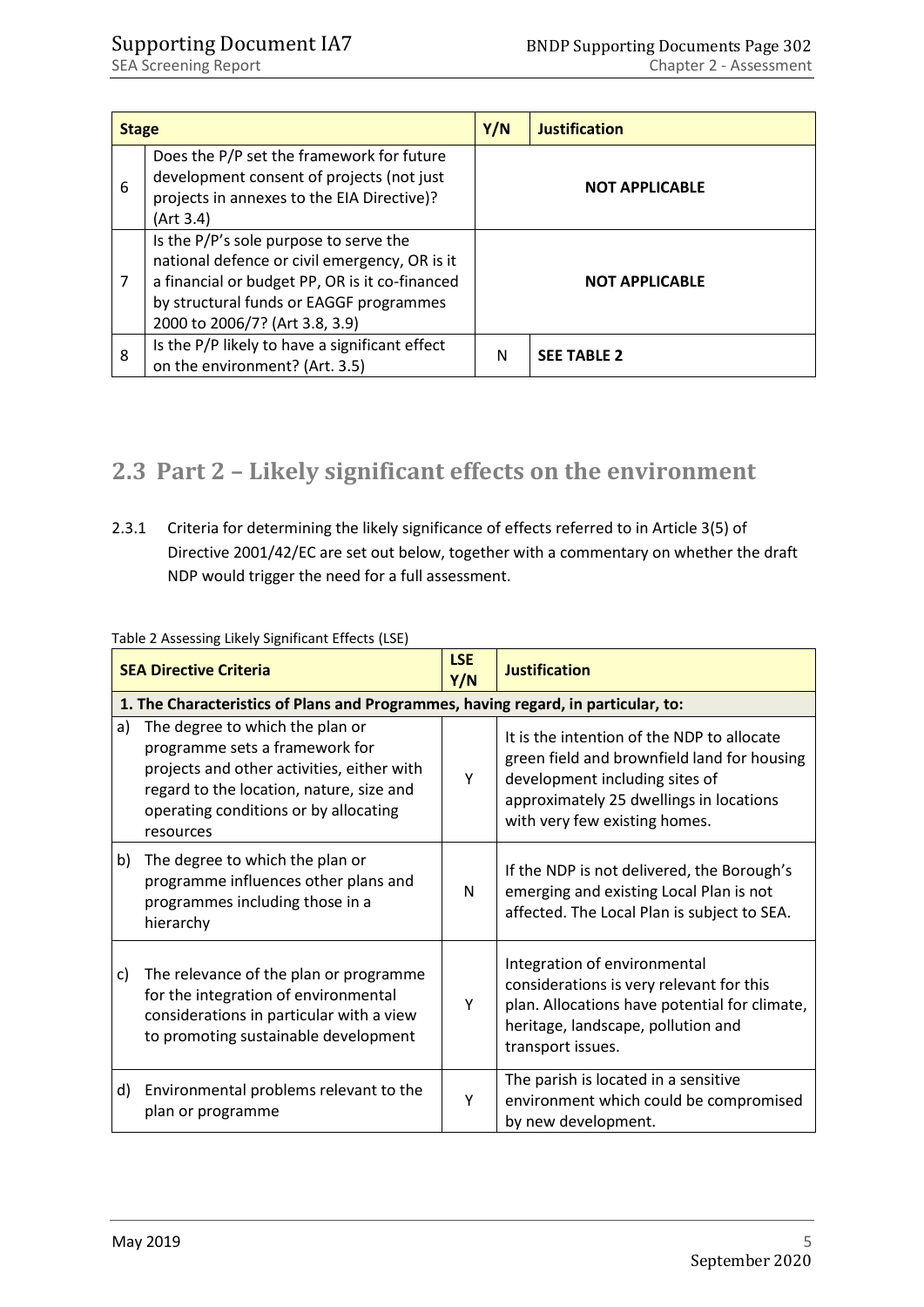|     | <b>SEA Directive Criteria</b>                                                                                                                                                                    | <b>LSE</b><br>Y/N | <b>Justification</b>                                                                                                                                                                                                                                                                                                                                                                                                                                      |
|-----|--------------------------------------------------------------------------------------------------------------------------------------------------------------------------------------------------|-------------------|-----------------------------------------------------------------------------------------------------------------------------------------------------------------------------------------------------------------------------------------------------------------------------------------------------------------------------------------------------------------------------------------------------------------------------------------------------------|
| e)  | The relevance of the plan or programme<br>for the implementation of Community<br>legislation on the environment (e.g. plans<br>and programmes linked to waste<br>management or water protection) | N                 | The NDP will not affect implementation of<br>European Community environmental<br>legislation. The Water Framework Directive<br>will need to be taken into account.                                                                                                                                                                                                                                                                                        |
| to: |                                                                                                                                                                                                  |                   | 2. Characteristics of the effects and of the area likely to be affected, having regard, in particular,                                                                                                                                                                                                                                                                                                                                                    |
| a)  | The probability, duration, frequency and<br>reversibility of the effects                                                                                                                         | Y                 | The parish has several sensitive landscape,<br>biodiversity and heritage features. Flood<br>zones are also present. Precautionary<br>principle should be adopted.                                                                                                                                                                                                                                                                                         |
| b)  | The cumulative nature of the effects                                                                                                                                                             | Y                 | Sites are to be located in close proximity to<br>one another and to sites that the Borough<br>Council may be allocating. Cumulative<br>effects are possible. Precautionary<br>principle should be adopted.                                                                                                                                                                                                                                                |
| c)  | The transboundary nature of the effects                                                                                                                                                          | Y                 | Allocation of new dwellings could impact<br>upon neighbouring parishes especially for<br>allocations at the hospital in East End<br>which are adjacent to the boundary with<br>Ashford Borough. Precautionary principle<br>should be adopted.                                                                                                                                                                                                             |
| d)  | The risks to human health or the<br>environment (e.g. due to accidents)                                                                                                                          | N                 | It is unlikely that the NDP would knowingly<br>facilitate any significant risks to human<br>health or the environment. Impacts from<br>developments intended for business or<br>employment use are unlikely to include<br>potentially hazardous industrial practices<br>or polluting activities.                                                                                                                                                          |
| e)  | The magnitude and spatial extent of the<br>effects (geographical area and size of the<br>population likely to be affected)                                                                       | ${\bf N}$         | The NDP covers the Parish of Benenden<br>which contains the rural settlements of<br>Benenden, East End and Iden Green. Each<br>of these settlements is relatively small<br>compared with the rest of the borough and<br>thus the proposed allocations for new<br>dwellings will represent a significant<br>increase for the locality. Neighbouring<br>parishes are also likely to notice these<br>effects. Precautionary principle should be<br>followed. |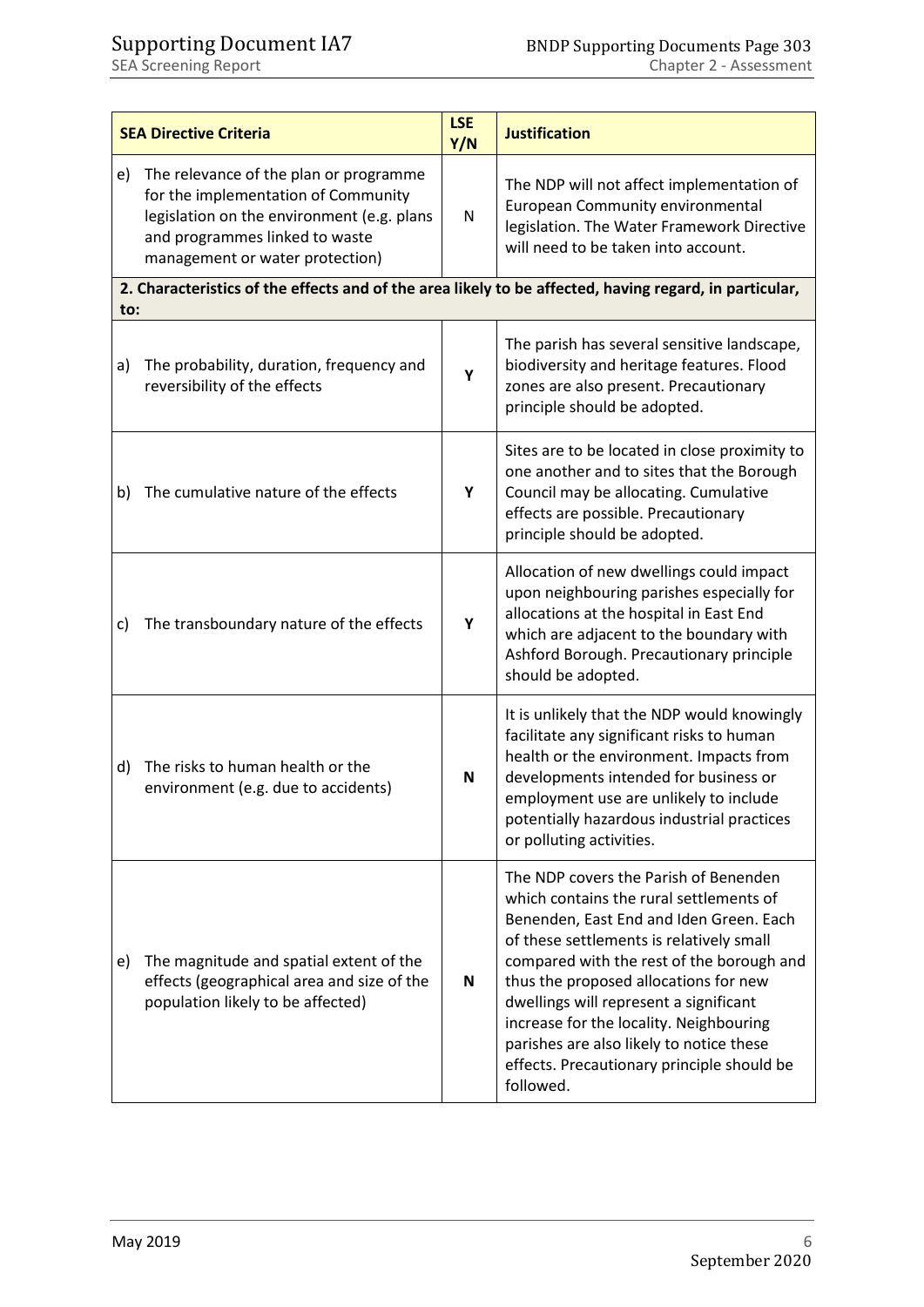| <b>SEA Directive Criteria</b>                                                                                                                                                                                                                             | <b>LSE</b><br>Y/N | <b>Justification</b>                                                                                                                                                                                                                                                                                                                                                                                                                                                                                                                                                                                                                                                                                                                                                                                                                                                                                                                                                                                                                                                                                                                                                  |
|-----------------------------------------------------------------------------------------------------------------------------------------------------------------------------------------------------------------------------------------------------------|-------------------|-----------------------------------------------------------------------------------------------------------------------------------------------------------------------------------------------------------------------------------------------------------------------------------------------------------------------------------------------------------------------------------------------------------------------------------------------------------------------------------------------------------------------------------------------------------------------------------------------------------------------------------------------------------------------------------------------------------------------------------------------------------------------------------------------------------------------------------------------------------------------------------------------------------------------------------------------------------------------------------------------------------------------------------------------------------------------------------------------------------------------------------------------------------------------|
| f)<br>The value and vulnerability of the area<br>likely to be affected due to:<br>special natural characteristics or<br>(i)<br>cultural heritage,<br>(ii)<br>exceeded environmental quality<br>standards or limit values,<br>intensive land-use,<br>(iii) | Υ                 | The High Weald AONB washes over<br>(i)<br>98% of the total parish land area, with<br>only a small area in the north east of<br>the parish being outside of the AONB<br>boundary. Benenden and Iden Green<br>contain Conservation Areas and the<br>entire parish has numerous listed<br>buildings as potential for non-<br>designated heritage assets such as<br>historic farm buildings. The area is also<br>very rural in nature and has a wealth of<br>biodiversity and natural habitats.<br>Allocations at East End in particular will<br>be out of keeping with the size of the<br>existing residential settlement.<br>The NDP is not predicted to exceed<br>(ii)<br>standards or environmental limits.<br>The NDP seeks to make efficient use of<br>(iii)<br>land by directing some development to<br>brownfield land.                                                                                                                                                                                                                                                                                                                                           |
| The effects on areas or landscapes which<br>g)<br>have a recognised national, Community<br>or international protection status.                                                                                                                            | Υ                 | Whilst there are no areas within Tunbridge<br>Wells borough that are EC or<br>internationally protected, the Ashdown<br>Forest SPA/SAC European designation is<br>sited in an adjacent authority area<br>(Wealden) which affects the south-west of<br>the Borough. Proposals in this NDP are<br>unlikely to impact upon this designated site<br>as development is directed to the three<br>main settlements which are outside of the<br>7km zone of influence (as determined by<br>the Habitats Regulations Assessment for<br>the Borough-Level DPD).<br>At national level, the High Weald AONB<br>washes over most of the parish and the<br>NDP has policy designed to help protect<br>this important landscape. This approach<br>complements the 'great weight' afforded<br>to the AONB at national policy level.<br>There is one SSSI in the parish (Parsonage<br>Wood). This is located 0.7km west of<br>Benenden village. At Benenden village, the<br>Impact Risk Zone suggests housing<br>developments of 50 units or more would<br>create potential risk to the SSSI when<br>outside existing settlements. The NDP is<br>proposing to allocate land within the |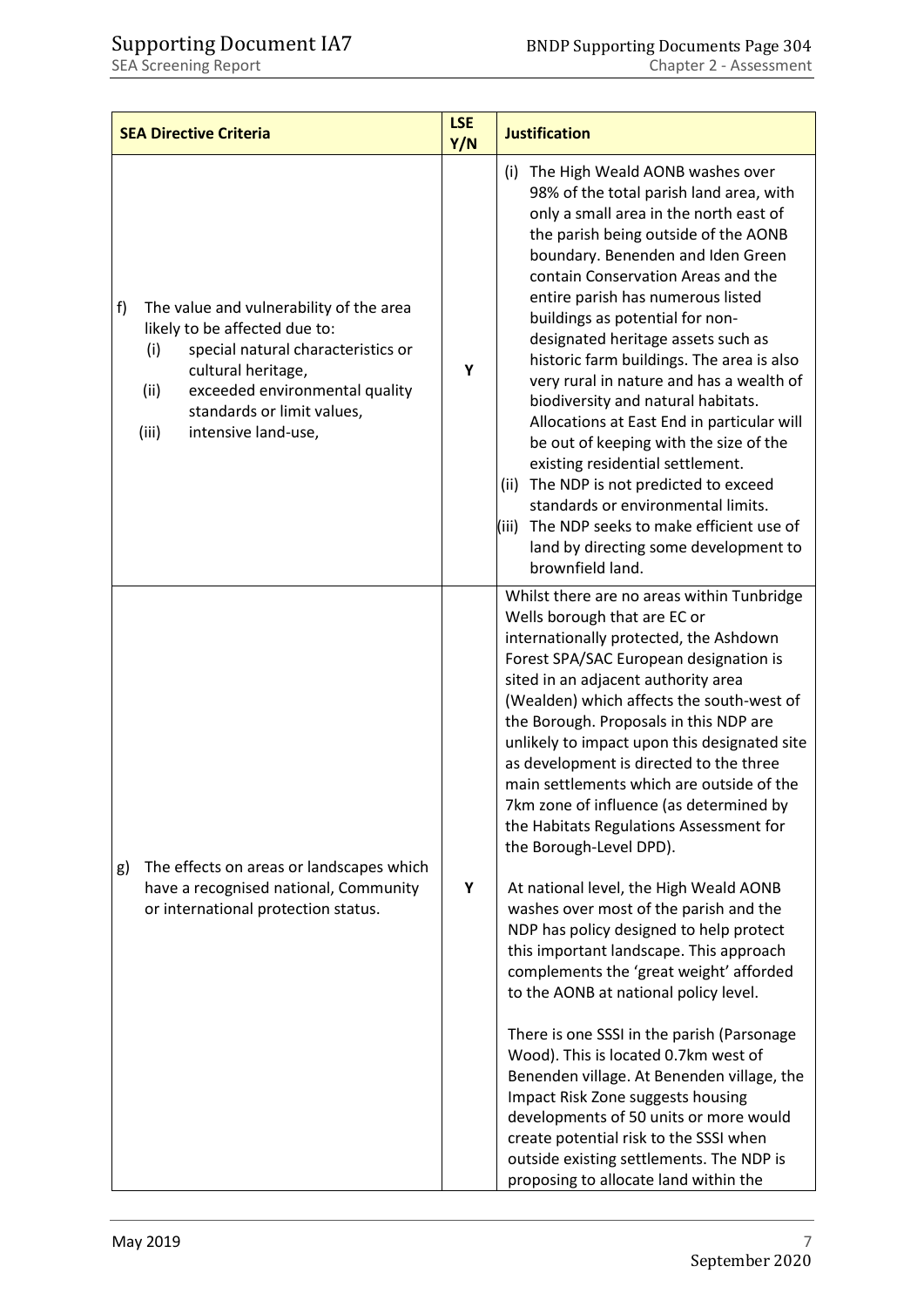| <b>SEA Directive Criteria</b>    | <b>LSE</b><br>Y/N | <b>Justification</b>                                                                                                                                                                                                                |
|----------------------------------|-------------------|-------------------------------------------------------------------------------------------------------------------------------------------------------------------------------------------------------------------------------------|
|                                  |                   | settlement so risks to the SSSL are deemed<br>minimal. Policies G7, G8 and G9 aim to<br>address issues relating to biodiversity<br>protection.                                                                                      |
|                                  |                   | There are two locations in the parish<br>designated as flood zones 2 and 3: along<br>the southern boundary and in the east<br>approximately 500m from Benenden<br>village. Policy G11 aims to address water<br>and drainage issues. |
| <b>Part 2 Overall Conclusion</b> |                   | The Benenden NDP is likely to have a significant<br>effect on the environment.                                                                                                                                                      |

# <span id="page-8-0"></span>**2.4 Screening Outcome**

2.4.1 As a result of the assessment in section 3, it is **likely** there will be any significant environmental effects arising from the draft NDP. As such, it does require a full SEA to be undertaken. This conclusion was sent to the Environment Agency, Natural England and Historic England for consideration. Their responses are found in Appendix A and are in agreement.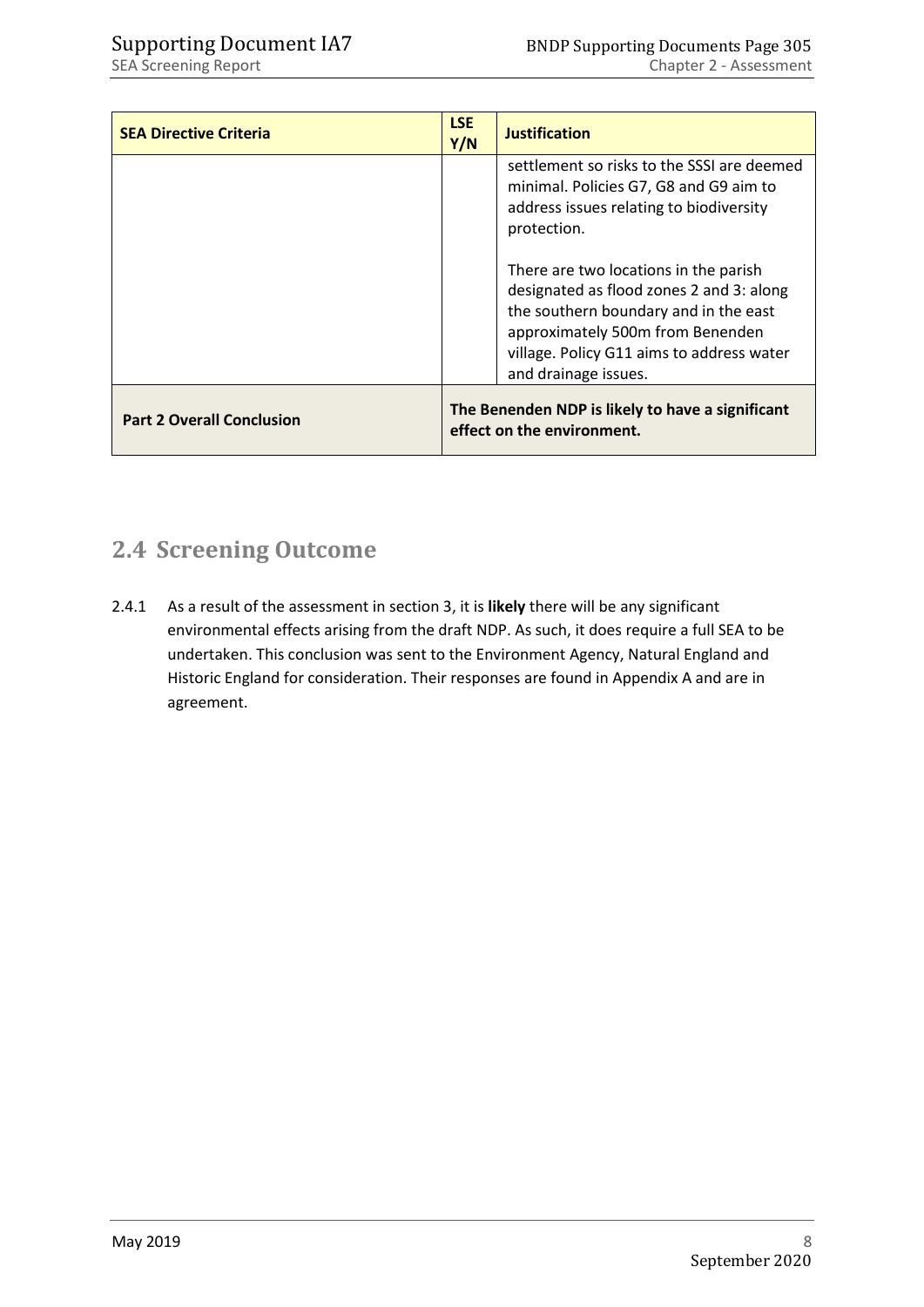**Appendix A – Response from Statutory Consultees**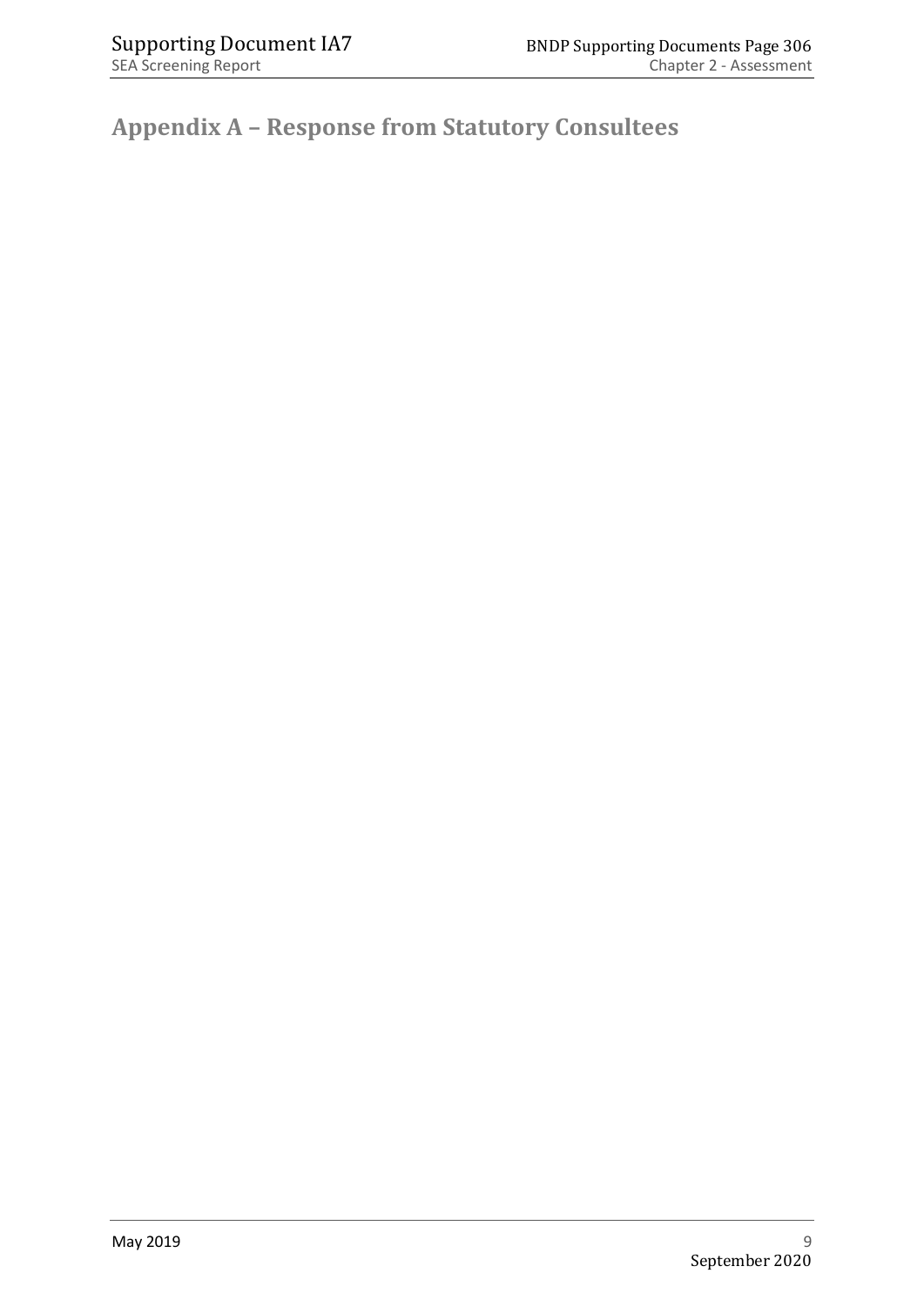07 May 2019 Date: Our ref: 278423 Your ref: Benenden SEA and HRA Screening

Katie McFloyd Tunbridge Wells Borough Council **Town Hall** Royal Tunbridge Wells Kent, TN1 1RS

**BY EMAIL ONLY** katie.mcfloyd@tunbridgewells.gov.uk Crewe Cheshire CW16GJ

Hornbeam House

Electra Wav

**Crewe Business Park** 

T 0300 060 3900

Dear Ms McFloyd,

### SEA and HRA Screening of Benenden Parish's Neighbourhood Development Plan

Thank you for your consultation on the above dated 29th March 2019 which was received by Natural England on the same day.

Natural England is a non-departmental public body. Our statutory purpose is to ensure that the natural environment is conserved, enhanced, and managed for the benefit of present and future generations. thereby contributing to sustainable development.

### **Strategic Environmental Assessment Screening**

We welcome the production of this SEA Screening report. Natural England notes and concurs with the screening outcome i.e. that 'it is likely there will be significant environmental effects arising from the draft NDP. As such, it does require a full SEA to be undertaken.'

Further guidance on deciding whether the proposals are likely to have significant environmental effects and the requirements for consulting Natural England on SEA are set out in the National Planning Practice Guidance.

### **Habitats Regulations Assessment Screening**

Natural England notes the screening process applied to this Neighbourhood plan. We agree with the conclusion of the report of no likely significant effect upon the named European designated site:

- Dungeness, Romney Marsh and Rye Bay Special Protection Area (SPA) / Ramsar located approximately 11.5 km away.
- Ashdown Forest Special Protection Area (SPA) / Special Area of Conservation (SAC) located approximately 29km away.

We would be happy to comment further should the need arise but if in the meantime you have any queries please do not hesitate to contact us.

For any new consultations, or to provide further information on this consultation please send your correspondences to consultations@naturalengland.org.uk.

Yours sincerely

Victoria Kirkham **Consultations Team**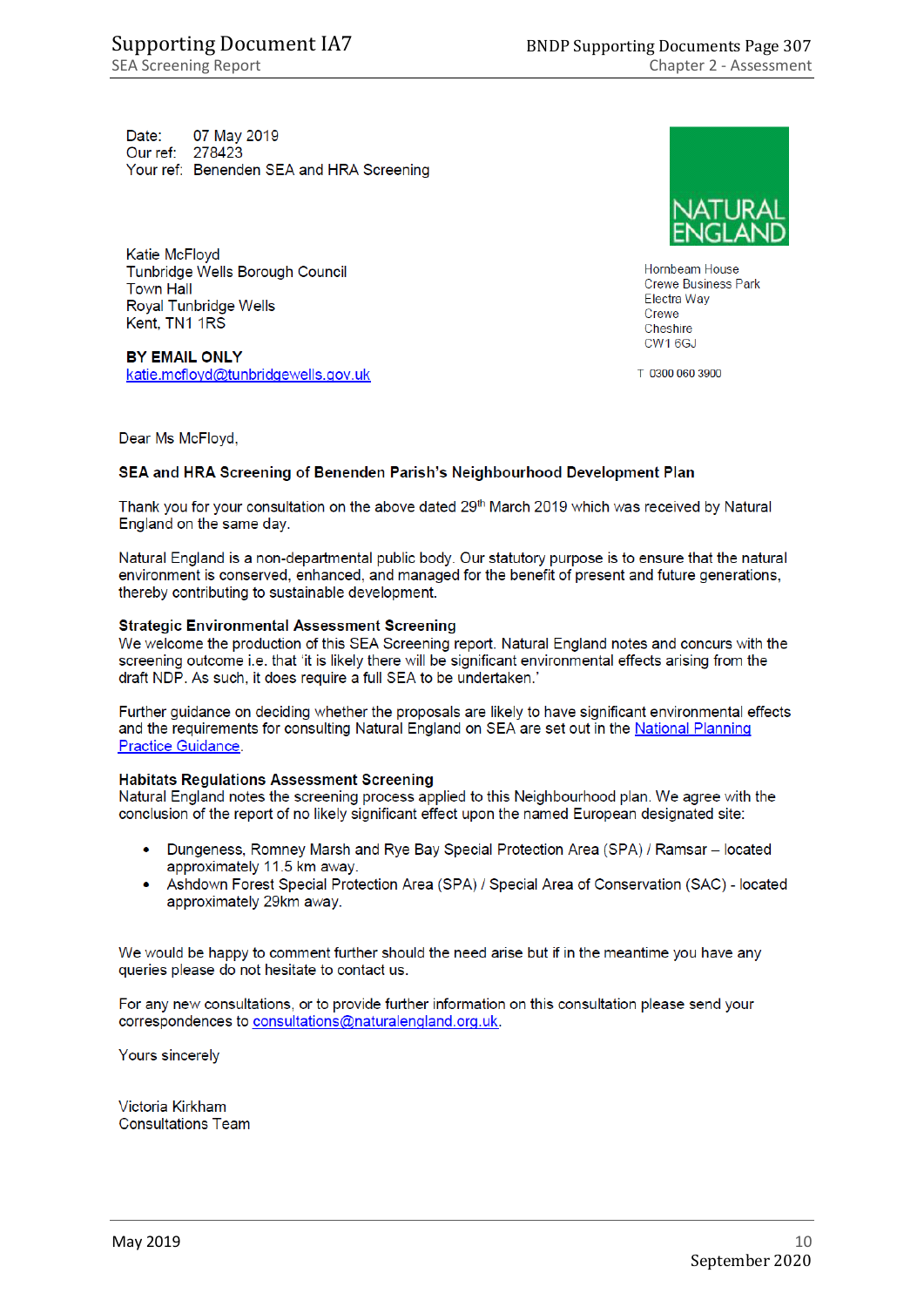### **Katie McFloyd**

| From:    | Lloyd Sweet, Robert <robert.lloydsweet@historicengland.org.uk></robert.lloydsweet@historicengland.org.uk> |
|----------|-----------------------------------------------------------------------------------------------------------|
| Sent:    | 11 April 2019 18:10                                                                                       |
| To:      | Katie McFloyd                                                                                             |
| Subject: | Fw: SEA Screening Opinion - Benenden Parish                                                               |

### Dear Ms. McFloyd

Thank you for consulting Historic England on the draft screening opinion for SEA of the Benenden Neighbourhood Plan. I am very happy to confirm that we agree with the Borough Council's conclusion and indeed are pleased to see a very straightforward and thorough consideration of the issues for the possible likely significant effects for the historic environment that might be considered within later stages of the SEA process. We would like to highlight at Table 2.2.f that development of sites allocated through the neighbourhood plan could also have impacts for archaeological remains. We note that you identified buildings as potential non-designated heritage assets but it may help the Neighbourhood Plan Steering Group to consider the possibility of impacts to sites of archaeological interest at an early stage of plan making. It may also be helpful to highlight at Table 2.2f. that development may have significant effects through its to the settings of designated heritage assets. Nevertheless we found this to be a good example of SEA Screening and thank you for the time and consideration shown in it's preparation.

Yours sincerely

**Robert Lloyd-Sweet** 

Rob Lloyd-Sweet | Historic Places Adviser | South East England | Historic England Eastgate Court | 195 - 205 High Street | Guildford | Surrey | GU1 3EH

From: Katie McFloyd [mailto:Katie.McFloyd@TunbridgeWells.gov.uk] Sent: 29 March 2019 17:39

To: 'KSLPlanning'; 'consultations@naturalengland.org.uk'; 'e-seast@historicengland.org.uk'

Subject: SEA Screening Opinion - Benenden Parish

Dear Sir/Madam.

Please find attached a SEA screening opinion report for your consideration. The report is for a draft Neighbourhood Plan being prepared within our Borough for Benenden Parish which is attached for your reference.

The draft plan is too large to send via email so the parish have provided me with a file transfer link here: https://wetransfer.com/downloads/5f9c6a3862c6a12b7796b8f2e4653c3f20190226203458/9ddc85a0e981b81a52fe8e 690b87f35920190226203458/932e4c

Let me know if you have any troubles accessing the files.

I understand that the legislation does not specify the timescales required for a response to an SEA Screening Request (only scoping) so I presume that we should follow the same timescales for an EIA screening request i.e. 3 weeks (Friday 19<sup>th</sup> April).

Many thanks,



Katie McFloyd MSc BSc (hons) MIEMA **Planning Environmental Officer** 

(Part-time Mon, Tues, Fri) T: 01892 554065 ext: 4065

E: katie.mcfloyd@tunbridgewells.gov.uk Town Hall, Royal Tunbridge Wells, Kent, TN1 1RS

www.tunbridgewells.gov.uk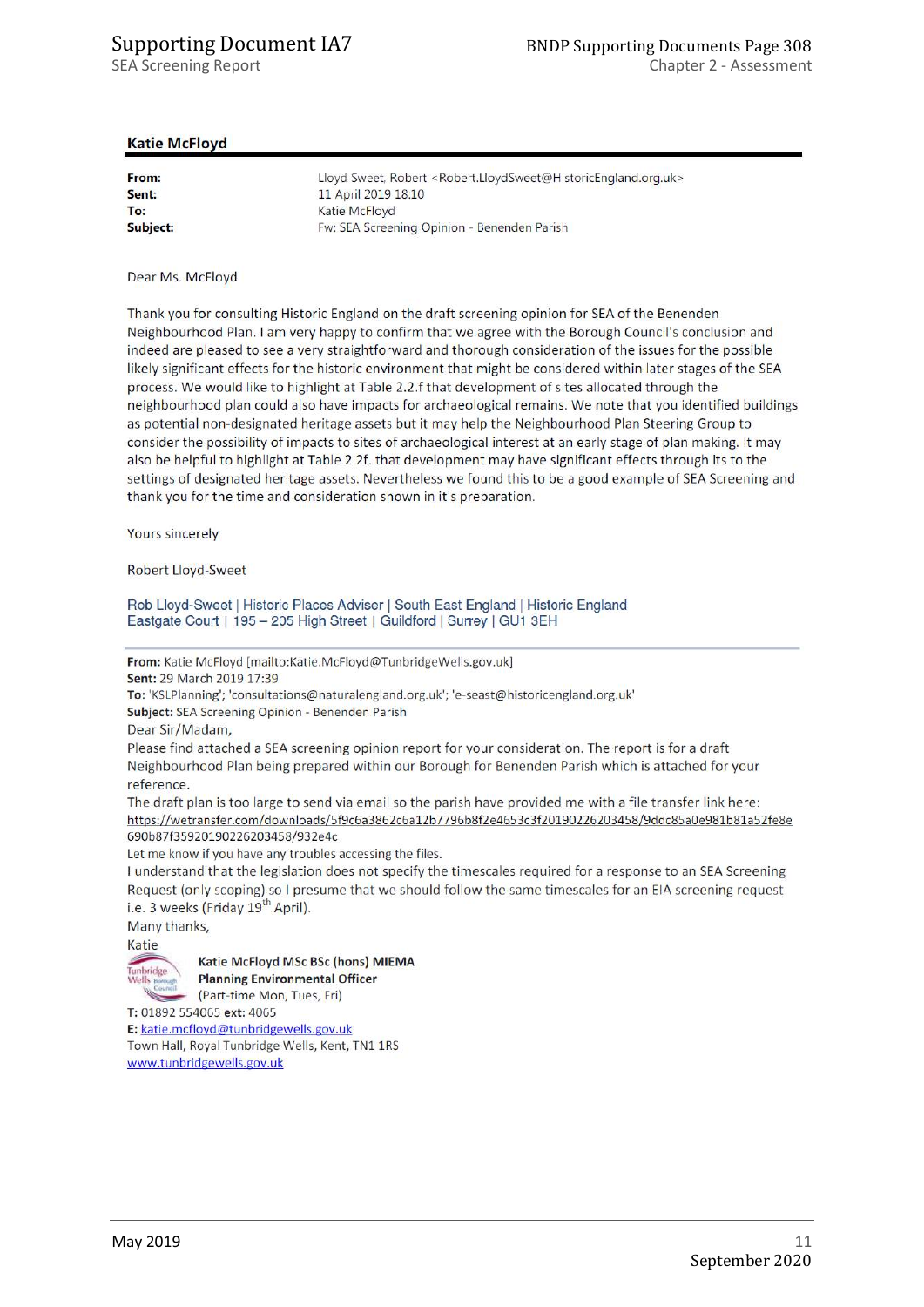### **Katie McFloyd**

| From:    | KSLPlanning <kslplanning@environment-agency.gov.uk></kslplanning@environment-agency.gov.uk> |
|----------|---------------------------------------------------------------------------------------------|
| Sent:    | 10 April 2019 15:19                                                                         |
| To:      | Katie McFloyd                                                                               |
| Subject: | RE: SEA Screening Opinion - Benenden Parish                                                 |

Hi Kate,

Thank you for your email.

We've taken the view nationally not to provide responses on screening opinions due to limited resources, so I'm afraid you will need to rely on other consulted parties for a response.

Kind regards,

Karolina Planning Advisor, Kent, South London and East Sussex Area Environment Agency | Orchard House, Endeavour Park, London Road, Addington, Kent ME19 5SH

### 020 8474 6841

kslplanning@environment-agency.gov.uk



Does Your Proposal Have Environmental Issues or Opportunities? Speak To Us Early!

If you're planning a new development, we want to work with you to make the process as smooth as possible. We offer a bespoke advice service where you will be assigned a project manager who be a single point of contact for you at the EA. This early engagement can significantly reduce uncertainty and delays to your project. More information can be found on our website here.

Please note – Our hourly charge is now £100 per hour plus VAT from  $1<sup>st</sup>$  April 2018.

From: Katie McFloyd [mailto:Katie.McFloyd@TunbridgeWells.gov.uk] Sent: 05 April 2019 09:12 To: KSLPlanning Subject: RE: SEA Screening Opinion - Benenden Parish

Hi Karolina,

Thank you for your email. Just to clarify, do you agree that an SEA will be required as per the conclusion of the report?

Kind regards,

Katie

From: KSLPlanning [mailto:KSLPLANNING@environment-agency.gov.uk] Sent: 04 April 2019 10:21

 $\mathbf{1}$